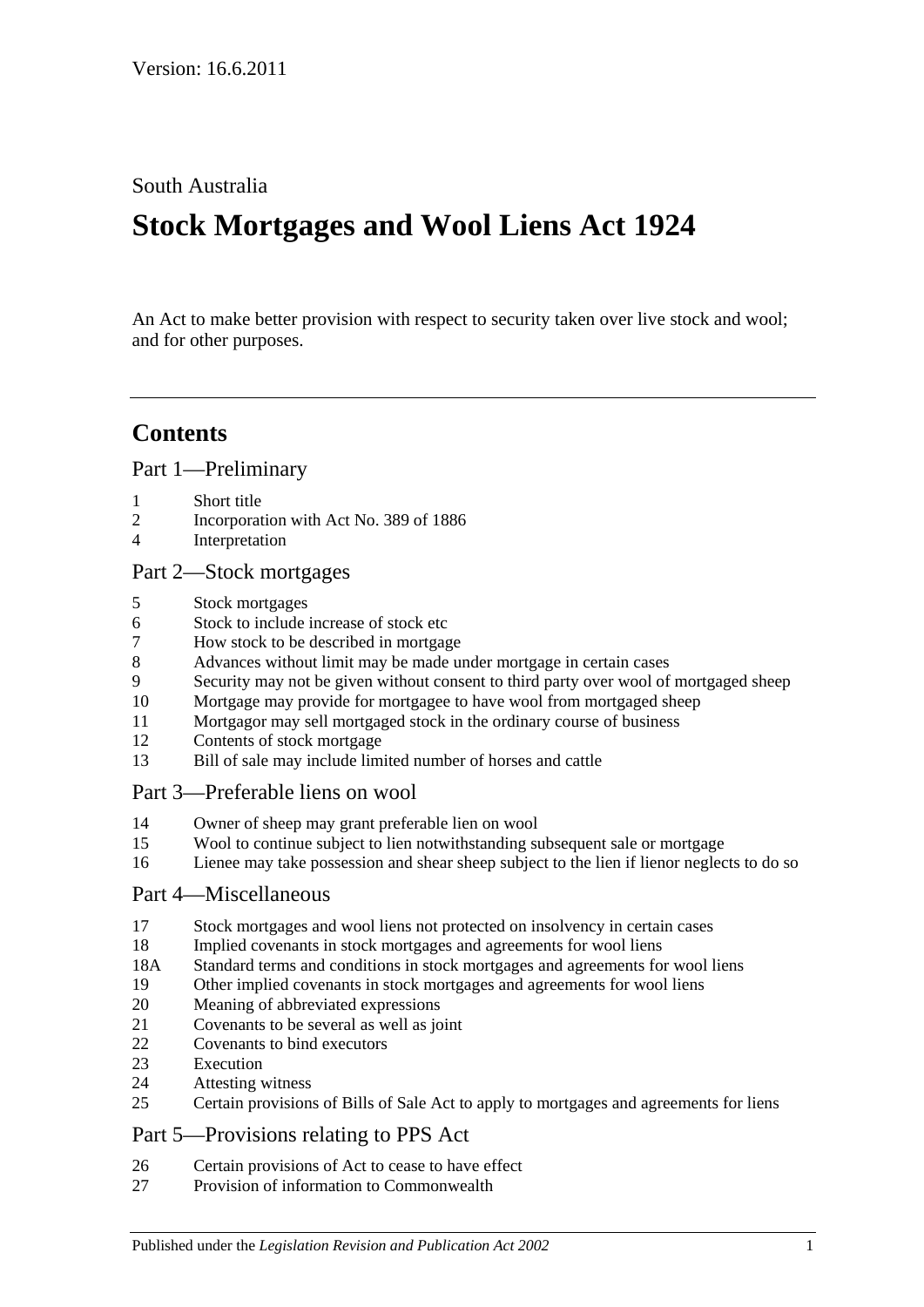- 28 [Immunity](#page-8-0)
- 29 [Registrar-General may refuse to exercise functions](#page-8-1)
- 30 [Registrar-General may dispose of certain documents](#page-8-2)
- 31 [Regulations](#page-8-3)

[Part 6—Repeal of Act](#page-8-4)

32 [Repeal of Act](#page-8-5)

[Schedule 1—Stock mortgage](#page-9-0)

[Schedule 2—Agreement conferring preferable lien on wool](#page-9-1)

[Schedule 3—Powers, covenants, and provisions to be implied in stock](#page-10-0)  [mortgages](#page-10-0)

[Schedule 4—Power to be implied in agreement for lien on wool](#page-12-0)

[Schedule 5—Meaning of abbreviated expressions](#page-12-1)

[Legislative history](#page-14-0)

### <span id="page-1-0"></span>**The Parliament of South Australia enacts as follows:**

## **Part 1—Preliminary**

#### <span id="page-1-1"></span>**1—Short title**

This Act may be cited as the *Stock Mortgages and Wool Liens Act 1924*.

#### <span id="page-1-2"></span>**2—Incorporation with Act No. 389 of 1886**

This Act is incorporated with the *[Bills of Sale Act](http://www.legislation.sa.gov.au/index.aspx?action=legref&type=act&legtitle=Bills%20of%20Sale%20Act%201886) 1886* and that Act and this Act shall be read as one Act.

#### <span id="page-1-3"></span>**4—Interpretation**

In this Act—

*business day* means any day except a Saturday or a Sunday or other public holiday;

*lienee* means the person entitled by virtue of a registered agreement to a preferable lien on wool, and includes his executors, administrators, and assigns;

*lienor* means the person giving by means of a registered agreement a preferable lien on wool, and includes his executors, administrators, and assigns;

*mortgagee* means the person to whom a stock mortgage is given, and includes his executors, administrators, and assigns;

*mortgagor* means the person giving a stock mortgage, and includes his executors, administrators, and assigns;

*PPS Act* means the *Personal Property Securities Act 2009* of the Commonwealth;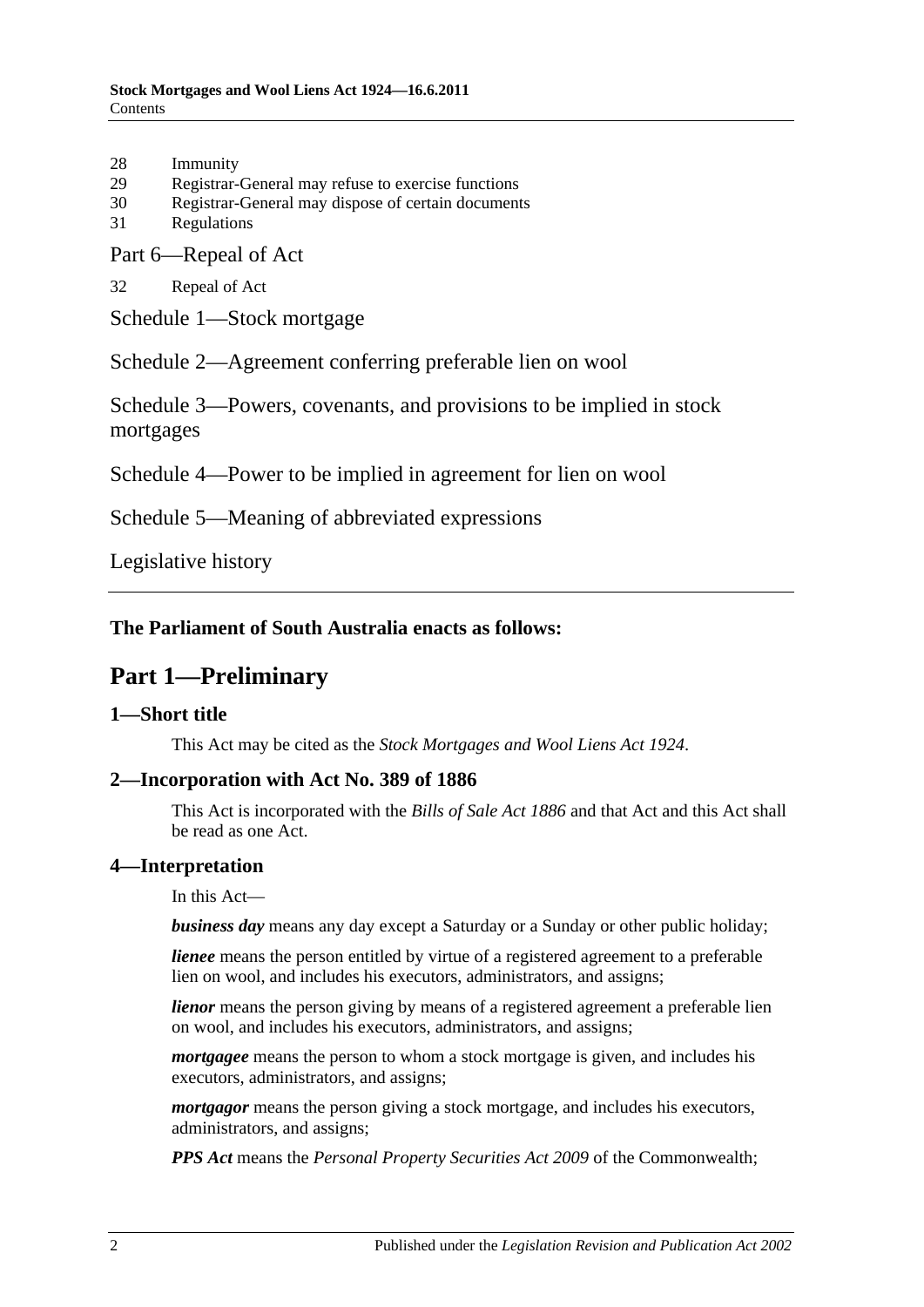*registration commencement time* has the same meaning as in the PPS Act;

*stock* includes sheep, cattle, horses, pigs, goats, camels, mules, and donkeys.

## <span id="page-2-0"></span>**Part 2—Stock mortgages**

### <span id="page-2-1"></span>**5—Stock mortgages**

- (1) Subject to this section, every mortgage of stock made *bona fide* and for valuable consideration in the form in [Schedule 1](#page-9-0) before the registration commencement time and duly registered in the general registry office at Adelaide within sixty days from the date thereof shall be valid in law to all intents and purposes, whether the money secured by the said mortgage is payable presently or not, and notwithstanding that the mortgaged stock are not delivered over to the mortgagee but remain and continue in every respect, as theretofore, in the possession, order, and disposition of the mortgagor, and though the mortgagor afterwards takes the benefit of any law for the time being in force in South Australia for the relief of insolvent debtors.
- (2) A mortgage of stock is not to be registered in the general registry office following the last business day before the registration commencement time.

#### <span id="page-2-2"></span>**6—Stock to include increase of stock etc**

- (1) A stock mortgage shall, unless the contrary is expressed therein, be deemed to include not only the stock comprised therein, but also the natural increase of such stock, and all stock of every kind (whether of the classes described in the mortgage or not) the property of the mortgagor branded, earmarked, or marked as specified in the mortgage, or which the mortgagor has covenanted or agreed by the mortgage to so brand, earmark, or mark, and which after the execution of the mortgage are depasturing or are on any lands or premises mentioned in the mortgage or in the Schedule thereto, or any lands or premises used and worked in conjunction with or as part of the first-mentioned lands or premises, or any other lands or premises acquired or used and worked by the mortgagor in addition to or in substitution for the first-mentioned land or premises, or any other lands or premises whatsoever, whether owned or occupied or used by the mortgagor or not.
- (2) The mortgagee shall have the same legal property and right in all stock which by force of this section are deemed to be included in the mortgage as he has in the stock actually described in the mortgage or in the Schedule thereto.

#### <span id="page-2-3"></span>**7—How stock to be described in mortgage**

The stock comprised in a stock mortgage shall be described or referred to therein or in the Schedule thereto by some brand or brands, earmark or earmarks, or other mark or marks upon them, or shall be so described or referred to by sex, age, name, colour, or other mode of description as to be reasonably capable of identification; and the land or premises on which such stock are or are intended to be depastured or kept shall be described or mentioned in such mortgage or the Schedule thereto.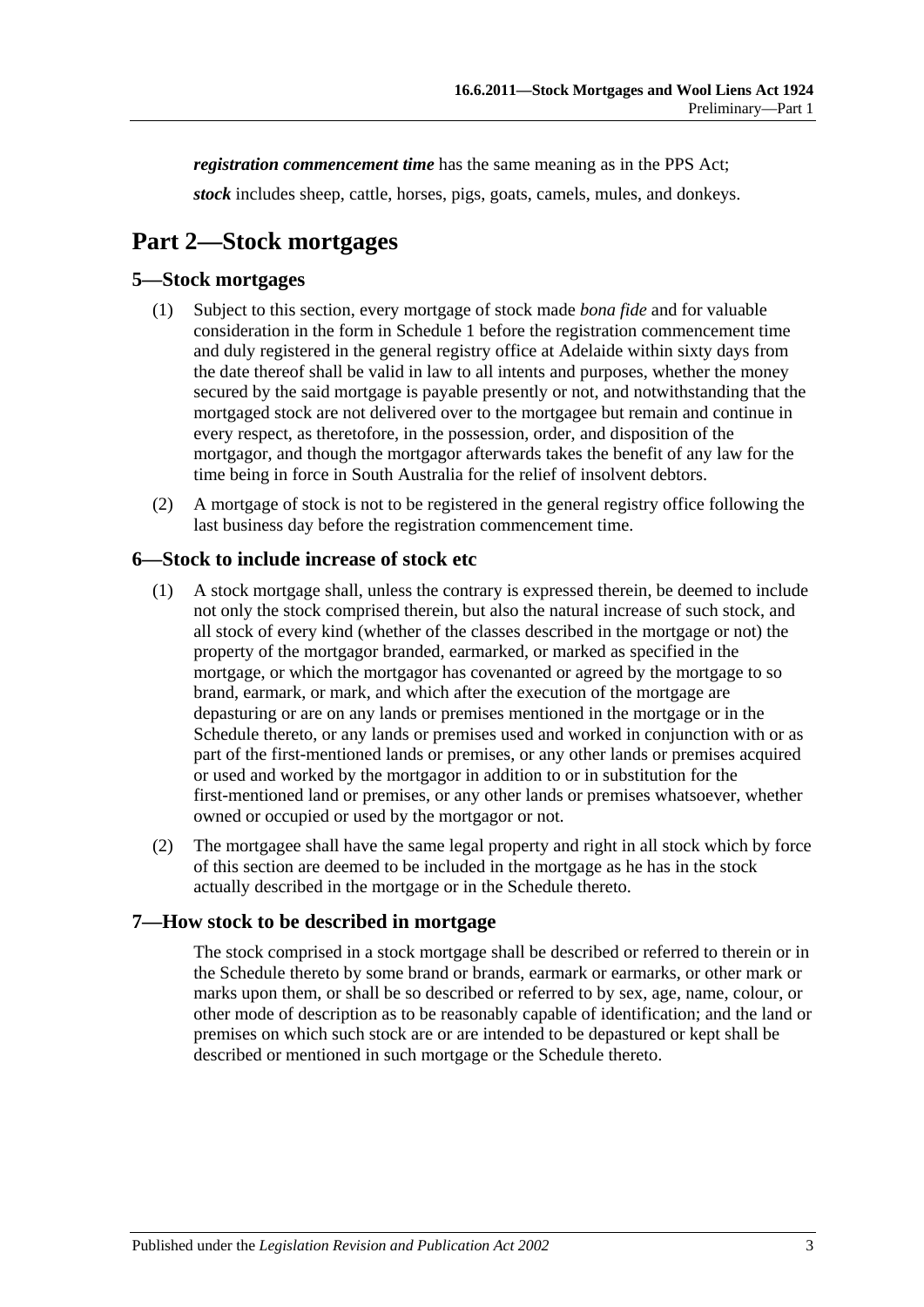#### <span id="page-3-0"></span>**8—Advances without limit may be made under mortgage in certain cases**

If a stock mortgage is taken as security for the loan of a specified sum and further advances and no maximum amount of the further advances to be secured by the mortgage is stated therein, advances may be made from time to time on the security thereof without limit as to amount and without regard being had to any repayments made by or sums credited to the mortgagor.

### <span id="page-3-1"></span>**9—Security may not be given without consent to third party over wool of mortgaged sheep**

The mortgagor under any stock mortgage comprising sheep shall not, except with the consent in writing of the mortgagee, and then only so far as is authorised by such consent, give to any third person any security on the next ensuing clip of the wool of such sheep. Any such security given without such consent shall be void to all intents and purposes.

#### <span id="page-3-2"></span>**10—Mortgage may provide for mortgagee to have wool from mortgaged sheep**

- (1) If under any stock mortgage the mortgagee is from time to time entitled to require the mortgagor to execute and give to the mortgagee a lien or other instrument by way of security over the wool growing, or to grow, upon the sheep for the time being subject to such mortgage, or be entitled to require the mortgagor to deliver to the mortgagee the wool shorn from such sheep in each year during the continuance of such mortgage, then and in such case the mortgagee shall, during the subsistence of the registration of such mortgage, be deemed, notwithstanding the provisions of [sections](#page-4-3) 14 and [15](#page-4-4) of this Act, to possess a preferable lien over each clip in the same degree and manner as if an agreement in respect of the wool had been actually executed by the mortgagor and registered under this Act, and such lien shall have the consequences mentioned in [sections](#page-4-3) 14, [15,](#page-4-4) and [16](#page-5-0) hereof.
- (2) In every stock mortgage comprising sheep there shall be implied (unless such implication is expressly negatived) a covenant by the mortgagor to deliver to the mortgagee the wool shorn from such sheep in each year during the continuance of the mortgage.

#### <span id="page-3-3"></span>**11—Mortgagor may sell mortgaged stock in the ordinary course of business**

Any mortgagor under a stock mortgage who in the ordinary course of his business buys and sells stock may, subject to anything contained in the mortgage, from time to time, as he thinks fit, sell in the ordinary course of his business any of the stock comprised in the mortgage or for the time being subject thereto, but shall in every such case either apply the proceeds of the sale to the purchase of further stock in substitution for the stock so sold or pay the same to the mortgagee to be credited to the mortgagor's account secured by the mortgage.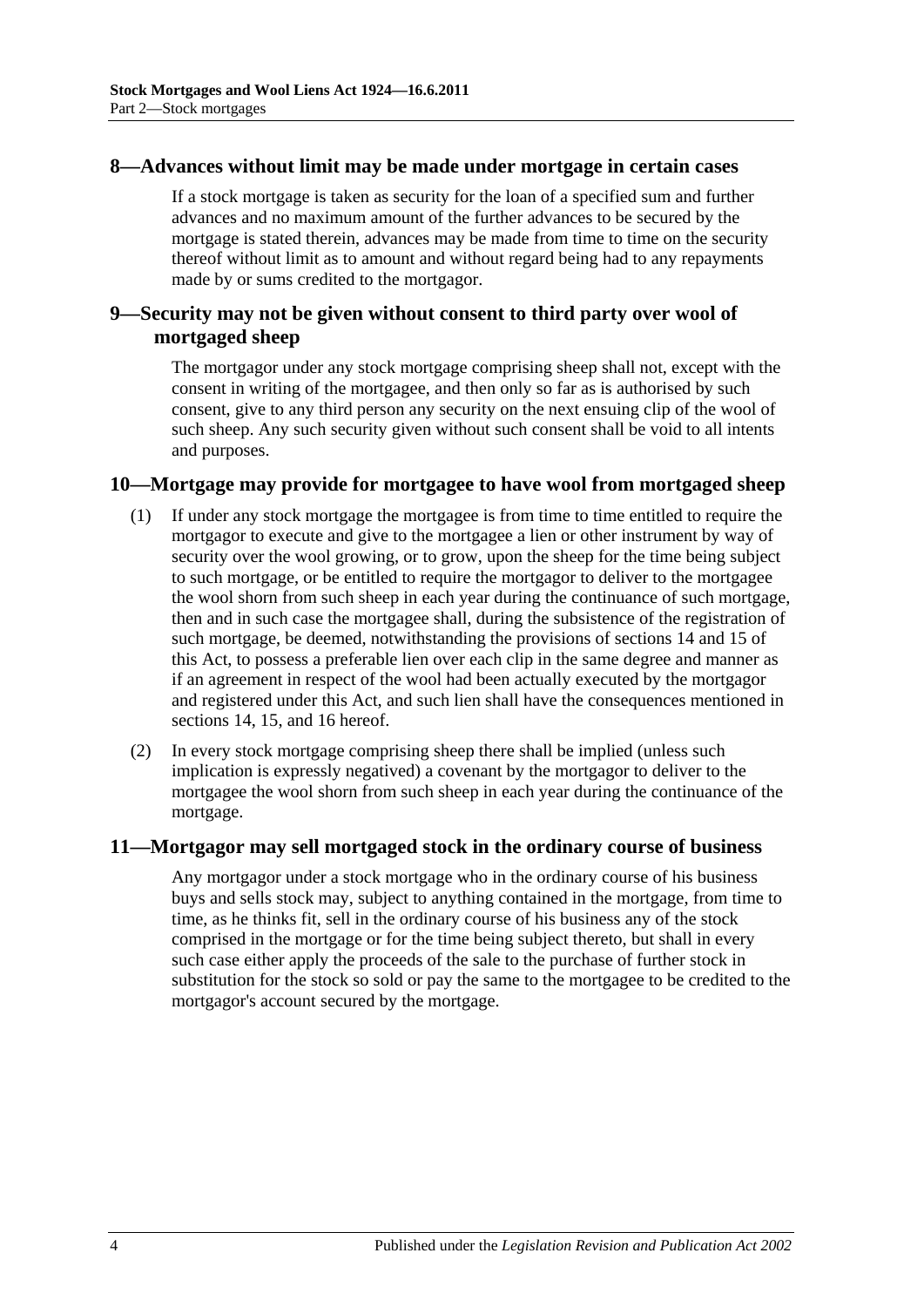### <span id="page-4-0"></span>**12—Contents of stock mortgage**

A stock mortgage shall not be registered unless it contains or states—

- (a) the names of the mortgagor and the mortgagee, their residences or places of business, and descriptions: Provided that it shall be sufficient to state the names by which the mortgagor or mortgagee is usually known, and in the case of a corporation it shall be sufficient to state the corporate name with the place or one of the places where the business of the corporation is usually carried on; and
- (b) where the consideration is for an antecedent debt or contemporaneous advance, the amount of such debt or advance; and
- (c) a description sufficient to satisfy the requirements of this Act of the stock comprised therein; and
- (d) where the stock comprised therein is depastured or is intended to be depastured.

### <span id="page-4-1"></span>**13—Bill of sale may include limited number of horses and cattle**

Notwithstanding anything in this Act, there may be included with other personal chattels in any bill of sale granted after the commencement of this Act not more than ten horses and not more than ten head of cattle.

## <span id="page-4-2"></span>**Part 3—Preferable liens on wool**

### <span id="page-4-3"></span>**14—Owner of sheep may grant preferable lien on wool**

- (1) Any owner of sheep may, by agreement made in the form in [Schedule 2](#page-9-1) to this Act and duly registered in the general registry office at Adelaide within sixty days from the date thereof, grant to any person a security (hereinafter called a *preferable lien*) over the wool of the next ensuing clip to be shorn from the sheep of such owner described or referred to in such agreement and then depasturing upon the lands mentioned therein.
- (2) Such preferable lien shall entitle the lienee to the wool of such sheep, not only while growing, but afterwards when shorn from the sheep, and wherever such wool may be.
- (3) An agreement conferring a preferable lien on wool is not to be registered in the general registry office following the last business day before the registration commencement time.

### <span id="page-4-4"></span>**15—Wool to continue subject to lien notwithstanding subsequent sale or mortgage**

A subsisting registered preferable lien shall not be in any way extinguished, suspended, impaired, or otherwise prejudicially affected by any subsequent sale, bailment, mortgage, or other disposition or encumbrance whatsoever of or affecting the sheep referred to in the registered agreement conferring such preferable lien, nor by the subsequent insolvency of the lienor, but shall be as valid and effectual to all intents and purposes whatsoever against any subsequent purchaser, bailee, mortgagee, encumbrancee, or other claimant, or possessor of such sheep, or against the assignee or trustee in insolvency of the lienor, as it is against the lienor.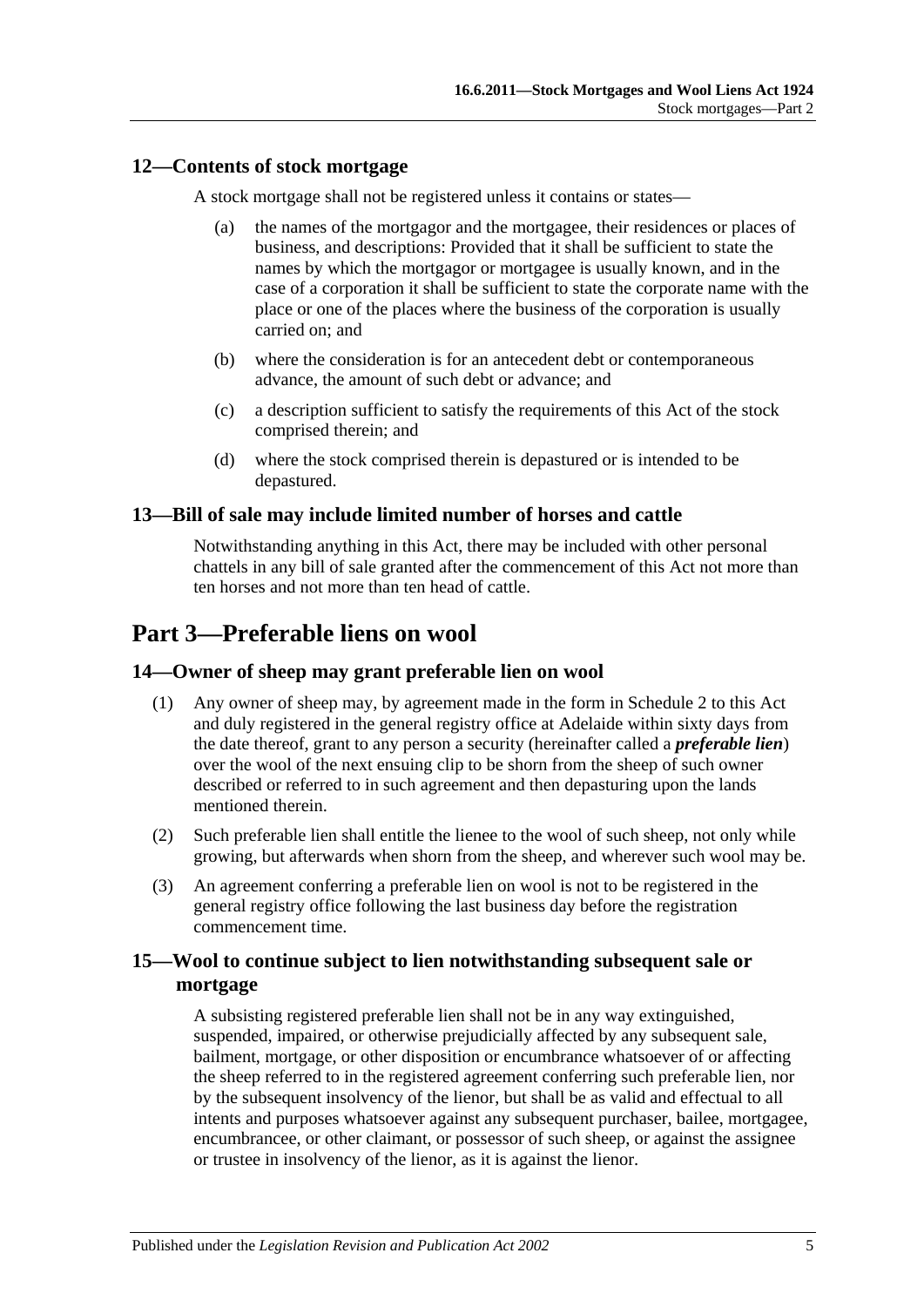## <span id="page-5-0"></span>**16—Lienee may take possession and shear sheep subject to the lien if lienor neglects to do so**

If the lienor or any subsequent purchaser, bailee, mortgagee, or encumbrancee of the sheep whose wool is subject to the lien, or any assignee or trustee in insolvency of the lienor, or any other subsequent claimant or possessor of such sheep neglects or refuses to shear and deliver the wool of any such sheep in pursuance of the provisions in that behalf contained in the registered agreement conferring the lien, it shall be lawful for the lienee to take possession of all or any of such sheep for the purpose of shearing the same, and all expenses attending such shearing and the conveyance of the wool to the place mentioned in that behalf in the said registered agreement shall be added to and be deemed to be part of the amount secured by the lien.

## <span id="page-5-1"></span>**Part 4—Miscellaneous**

## <span id="page-5-2"></span>**17—Stock mortgages and wool liens not protected on insolvency in certain cases**

Notwithstanding anything in this Act a stock mortgage or an agreement conferring a preferable lien on wool shall not protect the stock or wool subject to such mortgage or agreement upon the insolvency of the mortgagor or lienor as against the assignee or trustee in insolvency of the mortgagor or lienor unless the mortgage or agreement (as the case may be) was duly registered, as prescribed by this Act, at least ninety days before the date of the filing of the insolvency petition, except in so far as the same may be a security for an advance made at the time of the execution of the mortgage or agreement and any further advances subsequently made pursuant to the terms of the mortgage or agreement.

### <span id="page-5-3"></span>**18—Implied covenants in stock mortgages and agreements for wool liens**

The provisions of section 11 of the *[Bills of Sale Act](http://www.legislation.sa.gov.au/index.aspx?action=legref&type=act&legtitle=Bills%20of%20Sale%20Act%201886) 1886* (except paragraph (e) thereof) shall apply to and in respect of stock mortgages and agreements conferring a preferable lien on wool and to the stock and wool respectively subject thereto as if the words "stock mortgage or agreement conferring a preferable lien on wool" appeared in the said section instead of the words "bill of sale" wherever those words appear therein, and as if the words "stock or wool" appeared in the said section instead of the words "personal chattels" wherever those words appear therein.

### <span id="page-5-4"></span>**18A—Standard terms and conditions in stock mortgages and agreements for wool liens**

Section 11A of the *[Bills of Sale Act](http://www.legislation.sa.gov.au/index.aspx?action=legref&type=act&legtitle=Bills%20of%20Sale%20Act%201886) 1886* applies in relation to stock mortgages and agreements conferring a preferable lien on wool as if—

- (a) a reference to a bill of sale were a reference to a stock mortgage or an agreement conferring a preferable lien on wool; and
- (b) the reference in subsection (3) of that section to the grantee of a bill of sale were a reference to the mortgagee under a stock mortgage or the lienee under an agreement conferring a preferable lien on wool; and
- (c) a reference in that subsection to the grantor of a bill of sale were a reference to the mortgagor under a stock mortgage or the lienor under an agreement conferring a preferable lien on wool.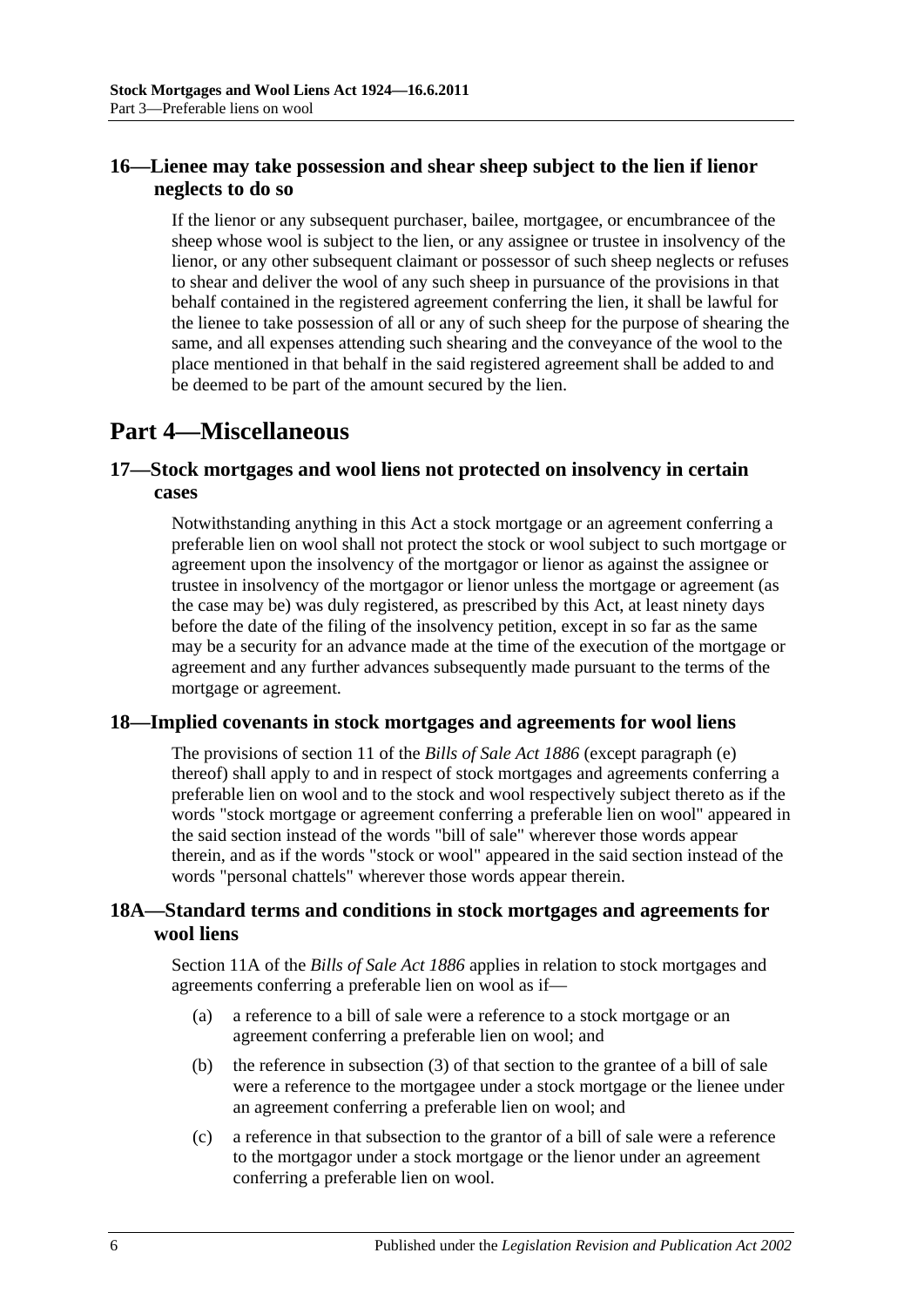#### <span id="page-6-0"></span>**19—Other implied covenants in stock mortgages and agreements for wool liens**

- (1) There shall be implied in every stock mortgage executed before the registration commencement time the powers, covenants, and provisions set out in [Schedule 3.](#page-10-0)
- (2) There shall be implied in every agreement conferring a preferable lien on wool executed before the registration commencement time the power set out in [Schedule 4.](#page-12-0)
- (3) Such implied powers, covenants, and provisions shall, subject to [subsection](#page-6-5) (4) hereof, have the same effect as if the same were respectively set out at length in every stock mortgage and agreement conferring a preferable lien on wool.
- <span id="page-6-5"></span>(4) Every power, covenant, and provision by this Act implied in a stock mortgage or an agreement conferring a preferable lien on wool may be negatived or modified by express words in the mortgage or agreement.

#### <span id="page-6-1"></span>**20—Meaning of abbreviated expressions**

Such of the expressions defined in [Schedule 5](#page-12-1) hereto as are used in any stock mortgage or agreement conferring a preferable lien on wool executed before the registration commencement time, or in any of the covenants, provisos, agreements, or powers implied therein by this Act shall, unless the contrary is expressed in such mortgage or agreement, or unless manifestly inconsistent with the context, have the meanings given to the same in the said [Schedule 5,](#page-12-1) and such meanings shall be implied in such mortgage or agreement as fully and effectually as if the same were set out therein.

#### <span id="page-6-2"></span>**21—Covenants to be several as well as joint**

Where there are two or more mortgagors or lienors or two or more mortgagees or lienees under any stock mortgage or agreement conferring a preferable lien on wool executed before the registration commencement time, then any covenants, conditions, provisos, agreements, and powers expressed in such mortgage or agreement, or implied therein by this Act, and imposing an obligation on such persons, or enuring for their benefit, shall, except in so far as a contrary intention appears, be deemed to impose such obligation, or confer such benefit, as the case may be, severally as well as jointly.

#### <span id="page-6-3"></span>**22—Covenants to bind executors**

Except in so far as a contrary intention appears, all covenants, conditions, provisos, agreements, and powers expressed in any stock mortgage or agreement conferring a preferable lien on wool executed before the registration commencement time, or implied therein by this Act, shall bind the executors, administrators, and assigns of the person or the successors and assigns of a company or corporation upon whom such covenants, conditions, provisos, agreements, and powers impose an obligation, and shall operate for the benefit of the executors, administrators, and assigns of the person or the successors and assigns of the company or corporation for whose benefit the same enure.

#### <span id="page-6-4"></span>**23—Execution**

Every stock mortgage and agreement conferring a preferable lien on wool shall be executed in duplicate and when registered shall have the effect of and be deemed to be a deed duly executed by the parties who have signed the same.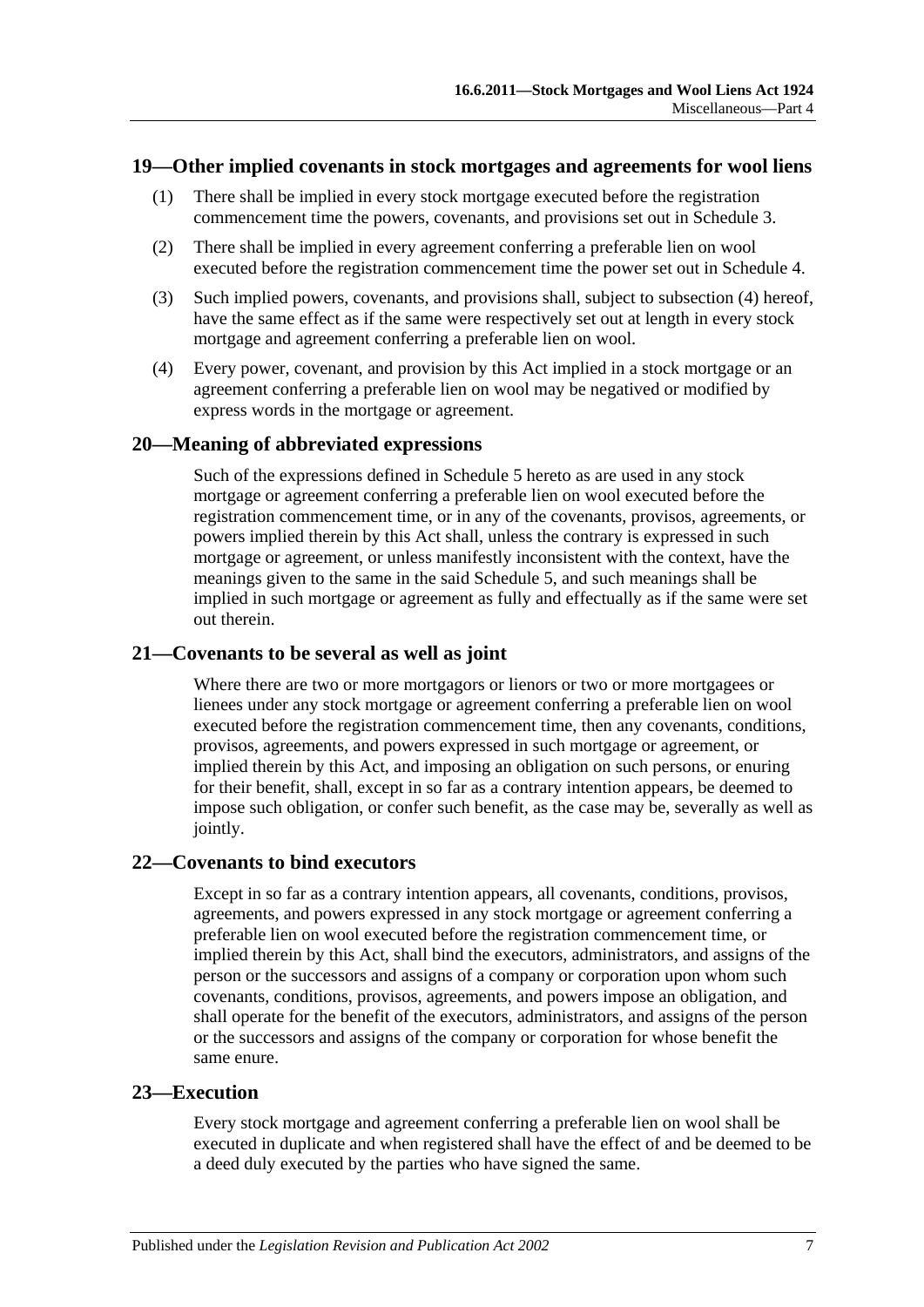### <span id="page-7-0"></span>**24—Attesting witness**

- (1) The execution of a stock mortgage or agreement conferring a preferable lien on wool, or any transfer or discharge thereof—
	- (a) shall be attested by at least one credible witness, not being a party thereto.

### <span id="page-7-1"></span>**25—Certain provisions of Bills of Sale Act to apply to mortgages and agreements for liens**

- (1) Subject to [subsection](#page-7-5) (2), the provisions of Parts 3, 4, and 6 of the *[Bills of Sale](http://www.legislation.sa.gov.au/index.aspx?action=legref&type=act&legtitle=Bills%20of%20Sale%20Act%201886)  Act [1886](http://www.legislation.sa.gov.au/index.aspx?action=legref&type=act&legtitle=Bills%20of%20Sale%20Act%201886)* and of Schedules 3, 4 and 5 to the said Act shall apply, *mutatis mutandis*, to stock mortgages and agreements conferring a preferable lien on wool under this Act as if the same were bills of sale and the stock and wool subject thereto were personal chattels: Provided that the registrar shall keep a separate alphabetical index with respect to registered stock mortgages, and a separate alphabetical index with respect to registered agreements conferring a preferable lien on wool.
- <span id="page-7-5"></span>(2) A provision of the *[Bills of Sale Act](http://www.legislation.sa.gov.au/index.aspx?action=legref&type=act&legtitle=Bills%20of%20Sale%20Act%201886) 1886* that will cease to have effect at the registration commencement time will, at that time, also cease to have effect in its application to stock mortgages and agreements conferring a preferable lien on wool under this Act.

## <span id="page-7-2"></span>**Part 5—Provisions relating to PPS Act**

### <span id="page-7-3"></span>**26—Certain provisions of Act to cease to have effect**

The following provisions of this Act will cease to have effect at the registration commencement time:

- (a) sections 6 to 13 (inclusive);
- (b) sections 15 to 17 (inclusive);
- (c) sections 23 and 24.

#### <span id="page-7-6"></span><span id="page-7-4"></span>**27—Provision of information to Commonwealth**

- (1) The Registrar-General may provide the PPS Registrar, or any other officer of the Commonwealth, with such information concerning stock mortgages and agreements conferring a preferable lien on wool registered under this Act, and any other information recorded by the Registrar-General in connection with registration under this Act, as the Registrar-General considers appropriate in order to assist the Commonwealth in establishing the PPS Register.
- (2) The Registrar-General may provide the information referred to in [subsection](#page-7-6) (1) in such form (including by means of electronic data or in a form approved for the purposes of the PPS Act) as the Registrar-General considers appropriate.
- (3) In this section—

*PPS Register* means the Personal Property Securities Register established under the PPS Act;

*PPS Registrar* means the Registrar of Personal Property Securities under the PPS Act.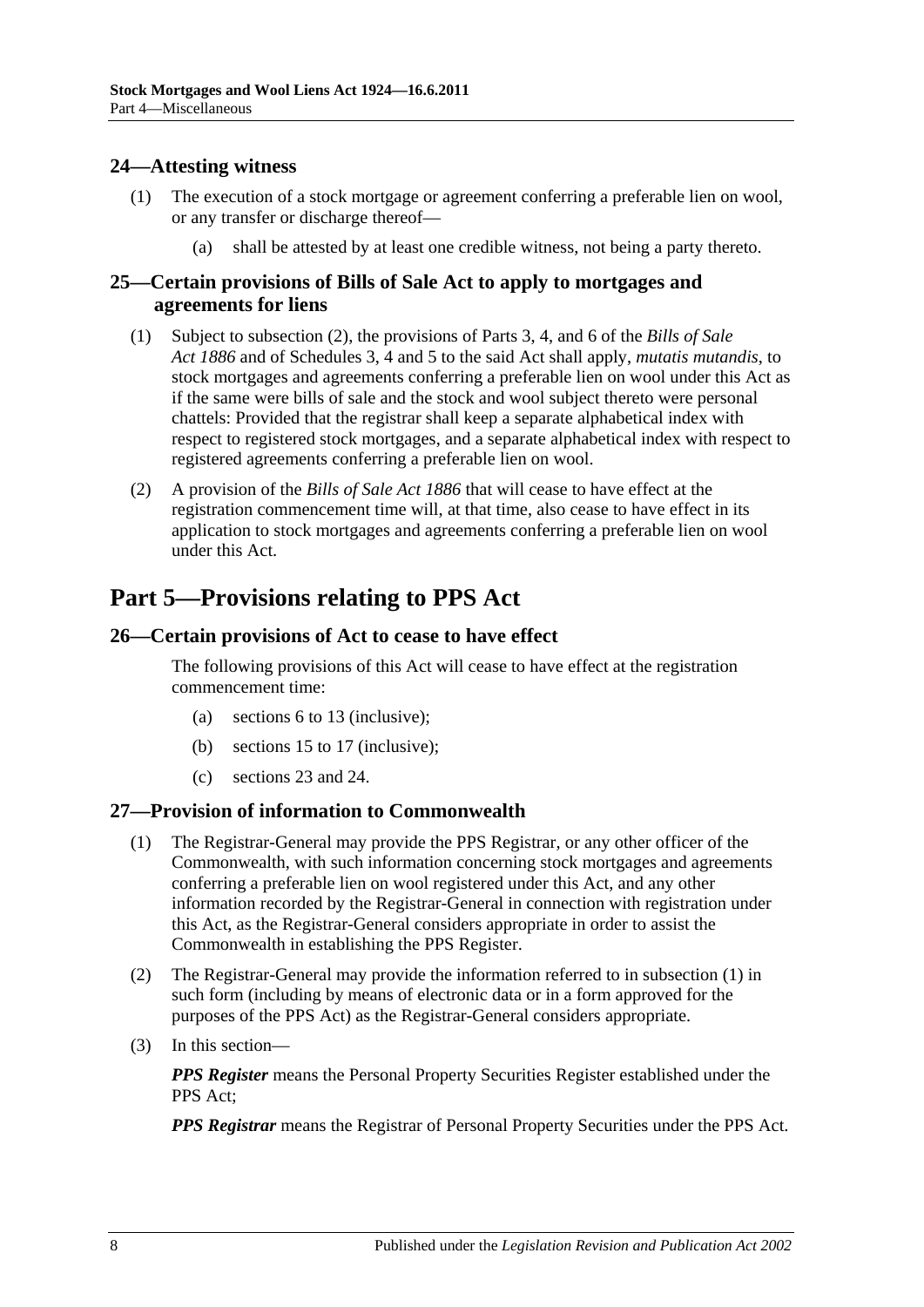### <span id="page-8-0"></span>**28—Immunity**

The State, or an officer, employee or agent of the State, does not incur liability for anything done or omitted to be done in good faith by the State, officer, employee or agent—

- (a) in the exercise of a power or the discharge of a duty under [section](#page-7-4) 27; or
- (b) in the reasonable belief that the act or omission was in the exercise of a power or the discharge of a duty under [section](#page-7-4) 27.

#### <span id="page-8-6"></span><span id="page-8-1"></span>**29—Registrar-General may refuse to exercise functions**

- (1) The Registrar-General may refuse to exercise a function under this Act during the pre-PPS transitional period.
- (2) Without limiting [subsection](#page-8-6) (1), the Registrar-General may refuse to exercise a function during the pre-PPS transitional period in relation to a matter that was not finally determined or concluded immediately before the commencement of that period.
- (3) In this section—

*migration time* has the same meaning as in the PPS Act:

*pre-PPS transitional period* means the period—

- (a) commencing at the migration time or such earlier time as may be prescribed by the regulations; and
- (b) ending at the registration commencement time.

#### <span id="page-8-2"></span>**30—Registrar-General may dispose of certain documents**

The Registrar-General may, following the registration commencement time, destroy or otherwise dispose of any stock mortgage or agreement conferring a preferable lien on wool kept in the Registrar-General's office, or any document or record kept in connection with such a mortgage or agreement, if, in the opinion of the Registrar-General, retention of the mortgage, lien or other document or record would serve no useful purpose.

### <span id="page-8-3"></span>**31—Regulations**

The Governor may make regulations containing provisions of a savings or transitional nature—

- (a) consequent on the enactment of the *[Personal Property Securities](http://www.legislation.sa.gov.au/index.aspx?action=legref&type=act&legtitle=Personal%20Property%20Securities%20(Commonwealth%20Powers)%20Act%202009)  [\(Commonwealth Powers\) Act](http://www.legislation.sa.gov.au/index.aspx?action=legref&type=act&legtitle=Personal%20Property%20Securities%20(Commonwealth%20Powers)%20Act%202009) 2009* or on the commencement of specified provisions of that Act; or
- (b) relevant to the interaction between this Act and the PPS Act.

## <span id="page-8-4"></span>**Part 6—Repeal of Act**

#### <span id="page-8-7"></span><span id="page-8-5"></span>**32—Repeal of Act**

- (1) After the registration commencement time, the Governor may, by proclamation, fix a date for the repeal of this Act.
- (2) On the date fixed under [subsection](#page-8-7) (1), this Act is repealed.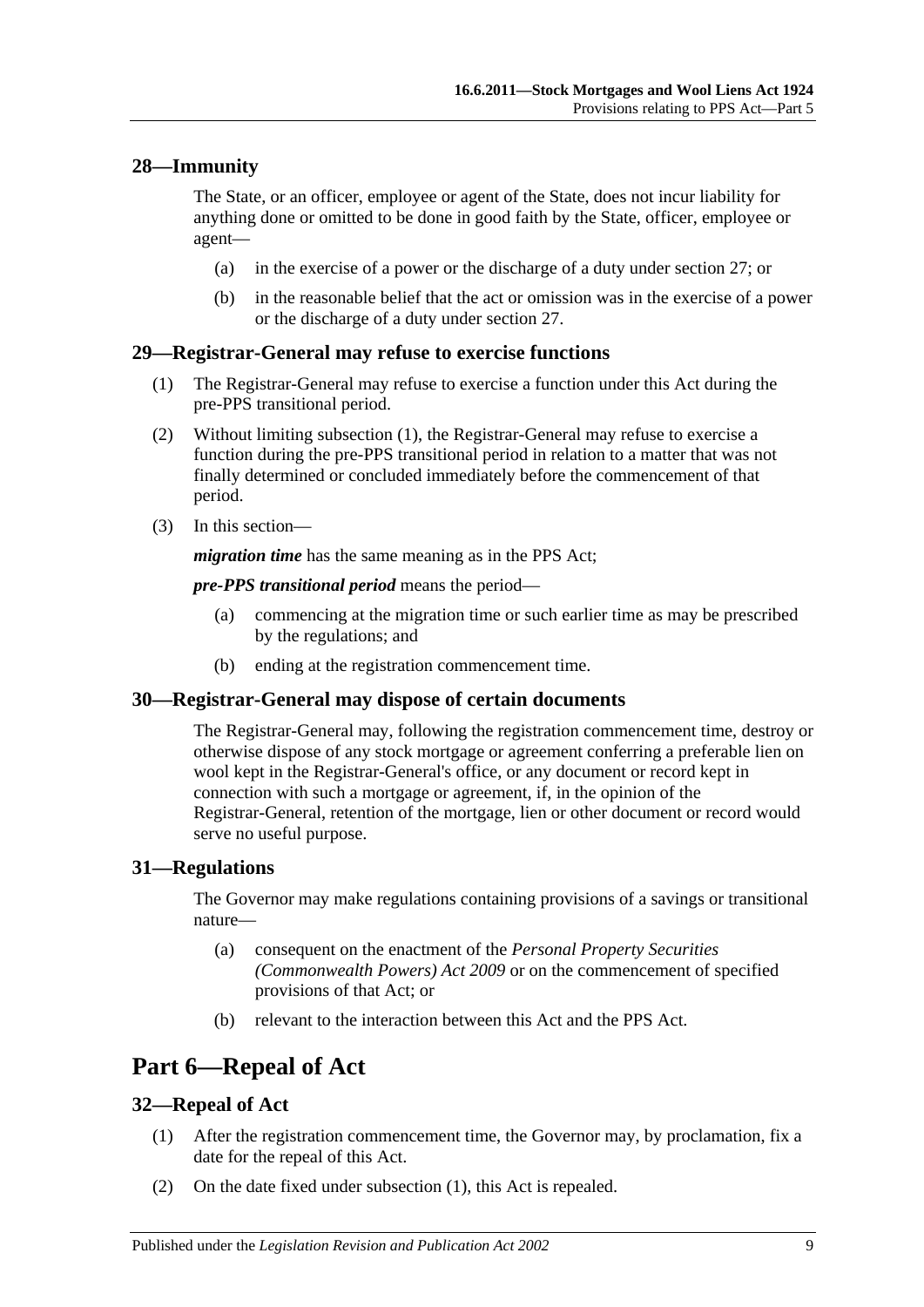## <span id="page-9-0"></span>**Schedule 1—Stock mortgage**

I [*state the full or usual Christian names of the mortgagor, his proper surname, residence or place of business, and occupation*], in consideration of [*here state amount of antecedent debt or contemporaneous advance (if any)*] lent to me by [*here state the full or usual Christian names of the mortgagee, his proper surname, residence or place of business and occupation*] (the receipt whereof I do hereby acknowledge) and further advances, do hereby transfer and assign unto [*the mortgagee*] all and singular the stock described in the Schedule hereto which are (*or* are intended to be) depastured or kept at [*describe the land or premises*], and all my right, title, claim, and demand to the same, to have, hold, take, and receive the said stock unto [*the mortgagee*], subject to the provisos, terms, covenants, conditions, and agreements herein expressed or implied: Provided that if I shall pay to the said [*mortgagee*] the sum of \$ the day of 20 (*or on demand or at such other time as provided for by the stock mortgage*), and interest thereon, or on so much as may be due in respect thereof, at the rate of \$ per centum per annum, payable in payments on during this security, and also all other moneys for the time being due and owing on the security hereof, then these presents shall become void.

[*Herein insert any other necessary covenant*]

And it is agreed that, upon payment of the moneys hereby secured, the said [*mortgagee*] will, at my cost and my request, execute a discharge to me of this security, and that it shall be lawful for me to retain possession of the said stock until default shall be made in the expressed or implied terms, covenants, conditions, and agreements of this security. In witness thereof I have hereunto subscribed my name the day of , 20

Signed by the said [*mortgagor*] in the presence of

#### **Schedule**

Stock comprised in this stock mortgage

[*Here give a description of the stock assigned, describing them severally by brand or earmark or by sex, age, name, colour, or other mode of description, so as to be reasonably capable of identification.*]

## <span id="page-9-1"></span>**Schedule 2—Agreement conferring preferable lien on wool**

I [*state the full or usual Christian names of the lienor, his proper surname, residence or place of business, and occupation*], in consideration of the sum of *bona fide* value, which I acknowledge to have received in cash or negotiable securities or chattels

from of (hereinafter referred to as the *lienee*), and of further advances (if any) hereafter made by the lienee, I do hereby give to the lienee a preferable lien (to the extent of the said sum and further advances (if any) and the interest, discount, commission, and charges payable in respect thereof or of the wool hereinafter mentioned) on the wool of the ensuing clip to be shorn from my flock of sheep consisting in number

- of or thereabouts comprising and now depasturing
- at in the State of South Australia under the superintendence

of together with the wool of the ensuing clip of all or any additions to such flocks that may be made by purchase, natural increase or otherwise.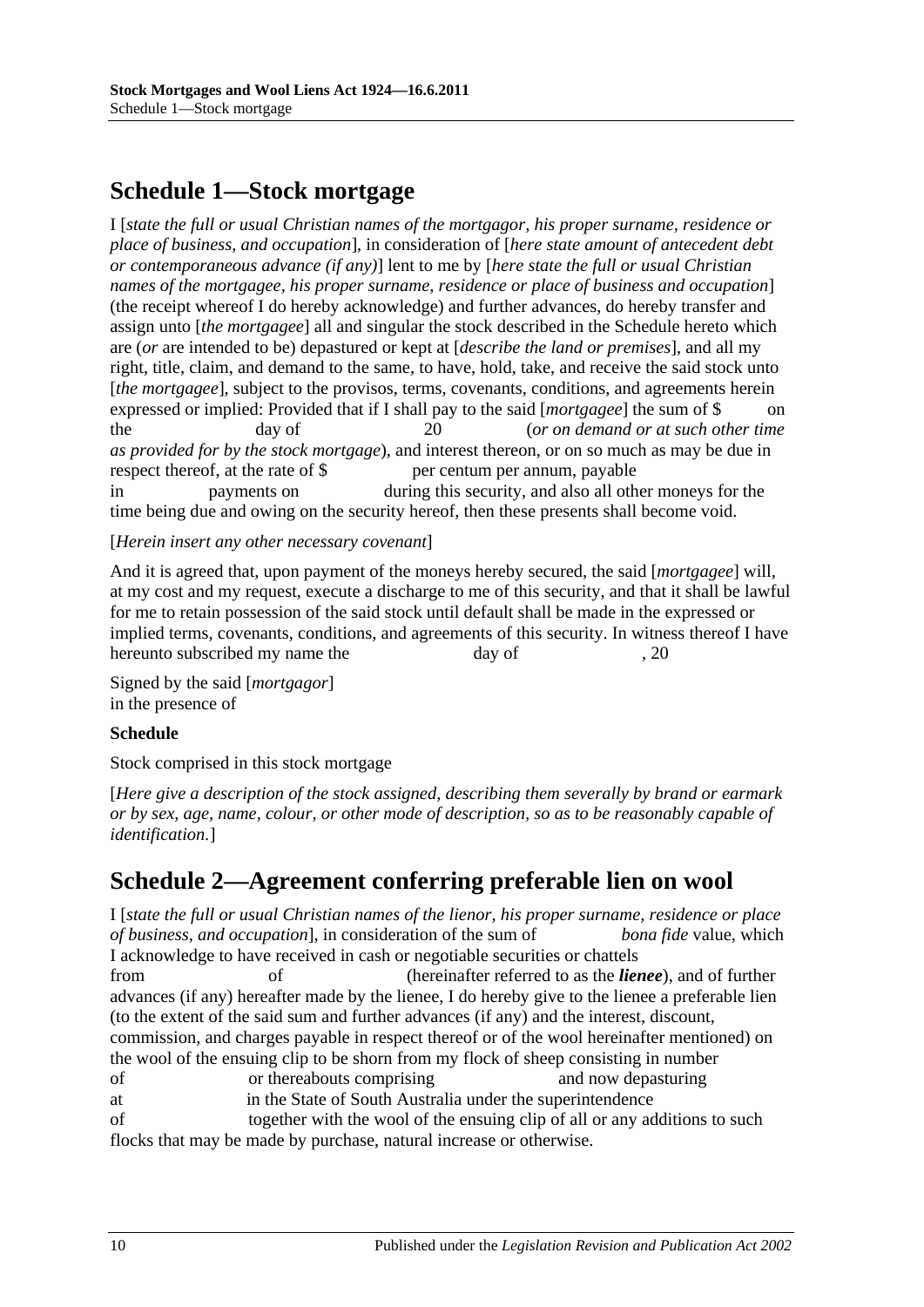IT IS AGREED that the lienee shall be entitled to interest at per centum per annum from the time of each advance on the amount from time to time owing hereunder with half-yearly rests, and that the lienee shall not be obliged nor compellable to receive payment of the moneys hereby secured until the said wool shall have been sold by him, and the proceeds thereof received and placed to my credit by the lienee. AND IT IS FURTHER AGREED that the said sheep and increase and additions (if any) shall be shorn by me or at my expense, and that the wool thereof shall be delivered by me at in the said State to the order of the lienee on or before the day of 20 , and that the lienee may sell all the said wool and apply the proceeds of such sale in payment of the charges and expenses thereof, and of all moneys due or owing by me to the lienee on this security. AND IT IS FURTHER AGREED that the wool may be insured by the lienee from sheep's back until arrival at aforesaid at my expense. I hereby declare that the said sheep and wool are in all respects unencumbered, and that I have power to give this security.

Dated this day of two thousand and

Witness—

Lienor

Address

Description

## <span id="page-10-0"></span>**Schedule 3—Powers, covenants, and provisions to be implied in stock mortgages**

- 1 That, during the continuance of this security, the mortgagee, his agents or servants, may from time to time, at reasonable times for that purpose, enter into and upon the said lands or premises, or any other lands or premises whereon the stock for the time being subject to this security are depasturing, for the purpose of viewing the state and condition of the same; and that the mortgagor will, upon receiving seven days' previous notice in writing delivered to him personally or addressed to him through the ordinary course of post or otherwise at his last-known place of abode in South Australia, give and afford to the mortgagee, his agents or servants, all reasonable assistance to enable the mortgagee, his agents or servants, to view the same accordingly.
- 2 That there are now depasturing upon the said lands and premises all the stock herein respectively mentioned as depasturing thereon. And that the mortgagor will not, during the continuance of this security, without first obtaining the mortgagee's consent in writing in each case, further encumber the stock for the time being subject to this security or change the general quality, character, or description of the same, or remove the same from the said lands or premises, or sell the same or any part thereof so as to reduce the value of the stock for the time being subject to this security to less than the market value of the stock originally covered by this security.

And that the mortgagor will, during the continuance of this security, at the usual and convenient season for so doing, well and properly brand, earmark, and mark, with the brand, earmark, and mark herein specified, all stock for the time being subject to this security, so that all such stock shall bear and continue to bear the brands, earmarks, and marks herein specified.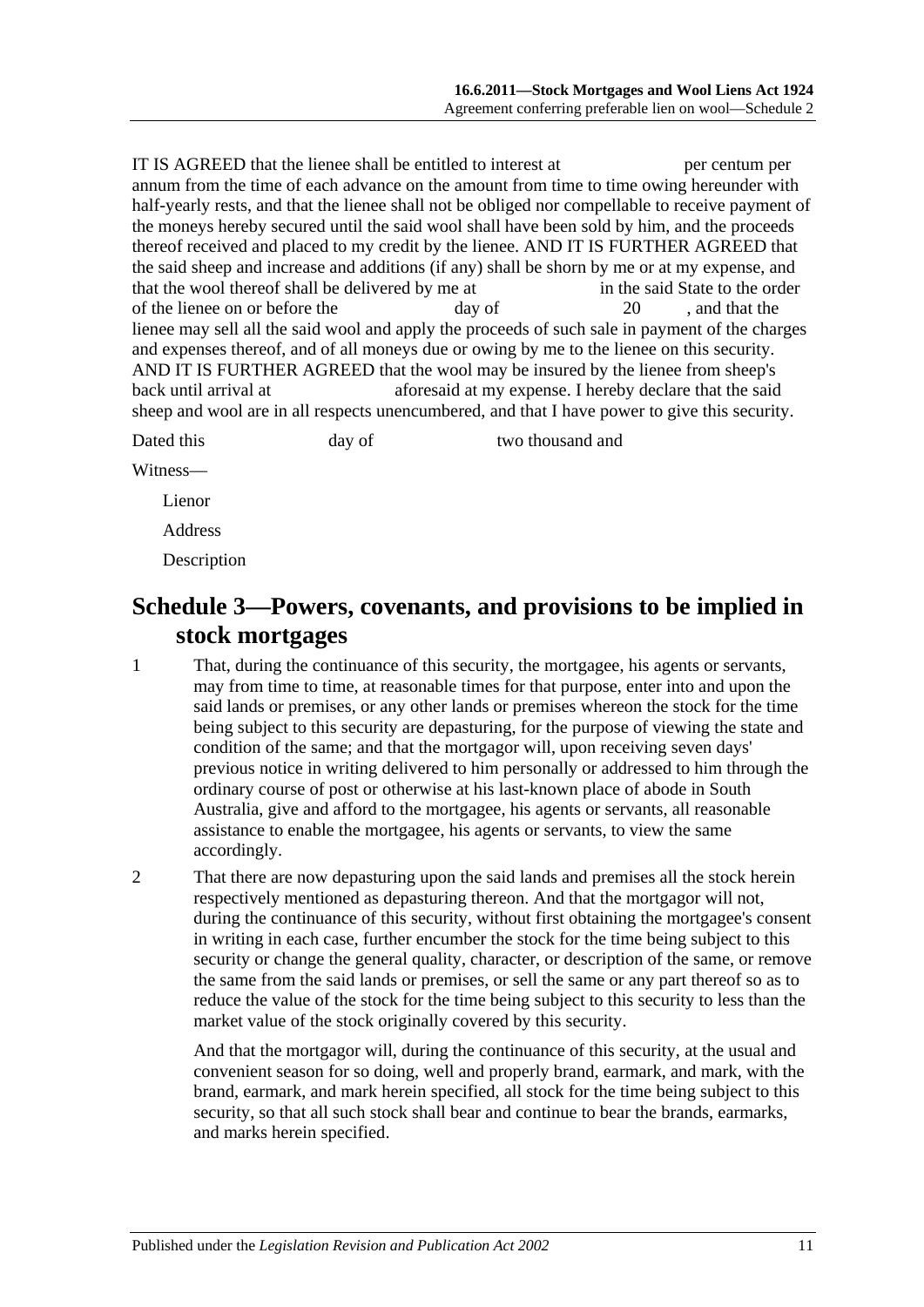And will not without the leave in writing of the mortgagee brand, earmark, or mark, or permit to be branded, earmarked, or marked, any stock for the time being subject to this security with any brands, earmarks, or marks other than the brands, earmarks, and marks herein specified.

And will at all times during the continuance of this security take, use, and adopt all due and proper means for keeping and maintaining all stock now depasturing or that may during the continuance of this security be brought upon the said lands or premises or any part thereof, free from disease, and in clean and healthy condition: And will, during the continuance of this security, at the usual and convenient season for so doing, tail all lambs for the time subject to this security which are untailed: And will, at all times during the continuance of this security, pay and defray all expenses in and about the good and proper conduct and management of the said lands, stock, and premises, and employ and maintain on the said lands or premises efficient and proper assistance to assist in the said conduct and management: And will at least twice in every year, on demand by the mortgagee, render and deliver to him a return or account in writing setting forth the number, ages, and sexes of the stock for the time being subject to this security and the places where the same are depasturing or kept.

3 That all stock belonging to the mortgagor, branded, earmarked, or marked as aforesaid, of which possession has been taken, under the power in that behalf herein contained, shall be subject to the same powers, provisions, declarations, and agreements as are herein expressed or implied of and concerning the stock and increase of stock herein expressed to be assigned, and may be dealt with in the same manner in all respects as if the stock of which possession is taken as aforesaid had formed part of the stock hereby assigned: And that the mortgagor will, at his own cost and charges, do and execute all such deeds, matters, and things as may be necessary, or as the mortgagee may think proper, for the further, better, and more perfectly assigning and assuring to the mortgagee the stock and increase of stock, and all and singular other the premises hereby assigned or intended so to be, or the stock for the time being on the said lands or premises, and any stock branded, earmarked, or marked as aforesaid, of which possession has been taken as aforesaid, so that the same may be held by the mortgagee upon and for the same end, intents, and purposes, and with, under, and subject to the same powers, provisos, agreements, and declarations, as are herein expressed or implied of and concerning the stock and premises herein expressed to be assigned: That in case the mortgagee exercises any power of entry or taking possession vested in him hereunder, then he, or any person or persons appointed by him for the purpose, may continue in possession of the said stock and of the lands or premises whereon the same are depasturing or kept until the sale thereof, and manage, conduct, and carry on the said lands and stock, and employ servants and assistants, and provide all necessary stores in that behalf in all respects as the mortgagor could do if such power had not been exercised; and the mortgagee for any such purpose shall be entitled without any interference by the mortgagor to use all branding, earmarking, marking and other implements and plant on or used in connection with the said lands or premises; and, further, that the costs, charges, and expenses of so doing, from the time of such entry and taking possession until the sale and delivery of the said stock and premises to any purchaser thereof, shall, together with interest thereon after the rate aforesaid, until payment, be a charge upon the stock for the time being subject to this security.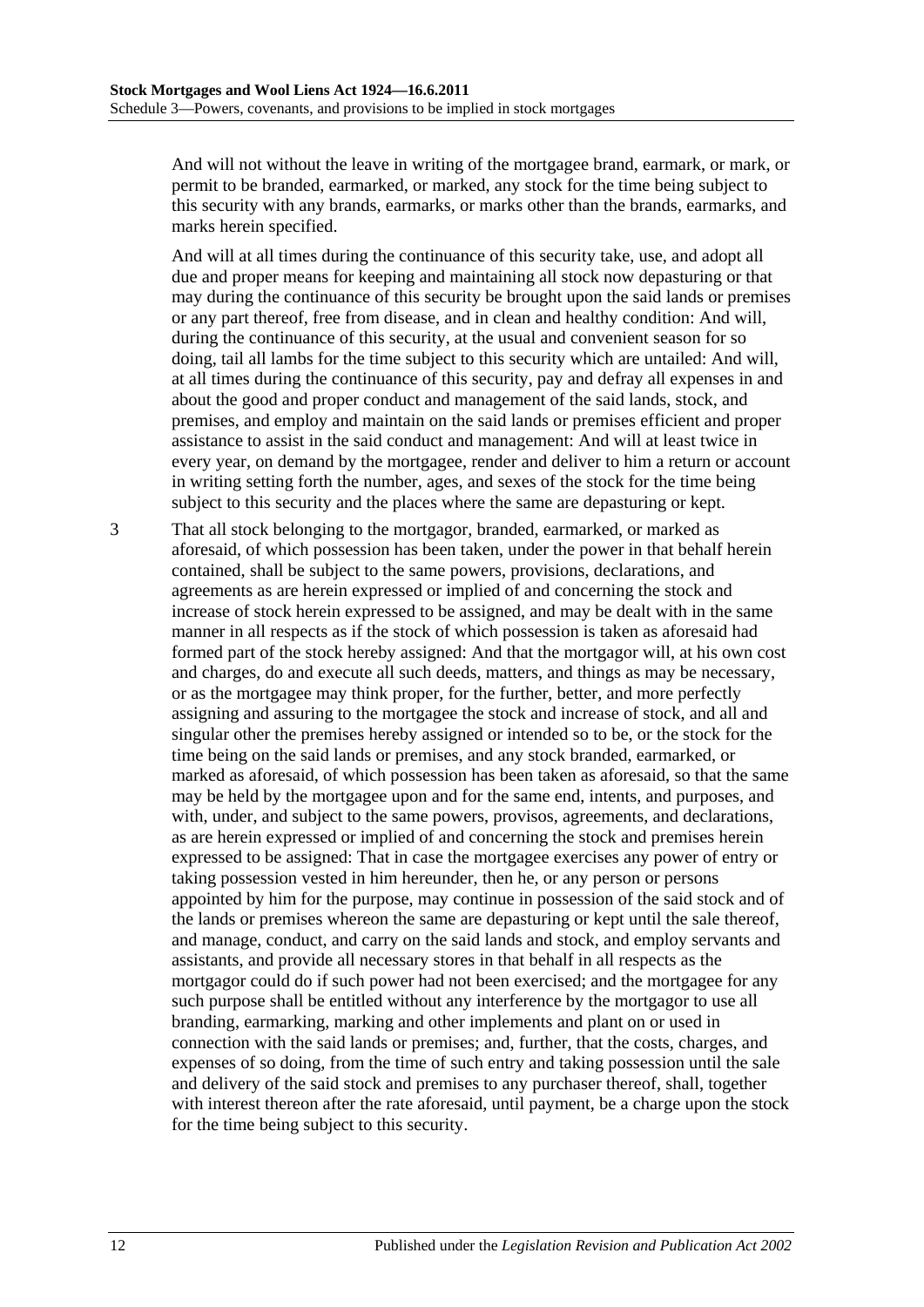## <span id="page-12-0"></span>**Schedule 4—Power to be implied in agreement for lien on wool**

If the lienor does not pay to the lienee the moneys hereby secured, with interest and commission thereon and other customary and proper charges as herein mentioned, at the time herein mentioned for payment of the same, the flock of sheep mentioned in this agreement and the increase thereof, and all other sheep which, if this agreement were a stock mortgage comprising sheep, would be included therein, shall be shorn either by the lienor or by the lienee, at the option of the lienee, but in either case at the expense of the lienor, at the usual and proper season for so doing; and the wool of such sheep shall with all convenient speed be properly sorted and packed in good bales, marked with the proper brand of such wool, and shall be delivered by the lienor to the lienee or his order at the place of delivery herein mentioned [*or, if no such place is mentioned in the agreement*, at such place as the lienee directs]; and the lienee may either sell the same in South Australia, in one or more lots, by public auction or private contract, or partly in the one way and partly in the other, and upon such terms and conditions as to credit and otherwise as he thinks fit, or may cause the same to be shipped or exported to any place or places out of South Australia, to be sold by his agents in the manner and on the terms aforesaid, without being responsible for any loss or deficiency occasioned either by the shipment of the said wool or by any sale or sales thereof, whether in South Australia or elsewhere, or by the act, neglect, or default of any agent, broker, or other person; and may from the proceeds pay himself the moneys hereby secured, and any rent payable to any landlord, and any moneys payable to any mortgagee or other person that he may be compelled to pay in order to protect his security over the said wool, and all costs, mercantile and other charges, and expenses incurred in and about the shearing of the said sheep, and the packing, carrying away, sale, and shipment of the said wool, or on any other account connected with the realisation thereof, and shall pay over the balance, if any, to the lienor.

## <span id="page-12-1"></span>**Schedule 5—Meaning of abbreviated expressions**

- 1 The words "upon demand" mean upon demand being made by notice in writing signed by the person entitled to make the demand, or any agent or clerk or servant of such person, served upon the person upon whom the demand is to be made, either personally or by posting the same in a duly registered letter addressed to him at his usual or last-known place of abode in South Australia.
- 2 The words "further advances" mean such further sum or sums of money as may be advanced or paid by the mortgagee or lienee to the mortgagor or lienor after the execution of this instrument, and include also such sums as may become owing by the mortgagor or lienor to the mortgagee or lienee during the continuance of this security for goods supplied, for bills and notes discounted and paid, and for other loans, credits, and advances that may during the continuance of this security be made by the mortgagee or lienee to or for the accommodation or at the request of the mortgagor or lienor.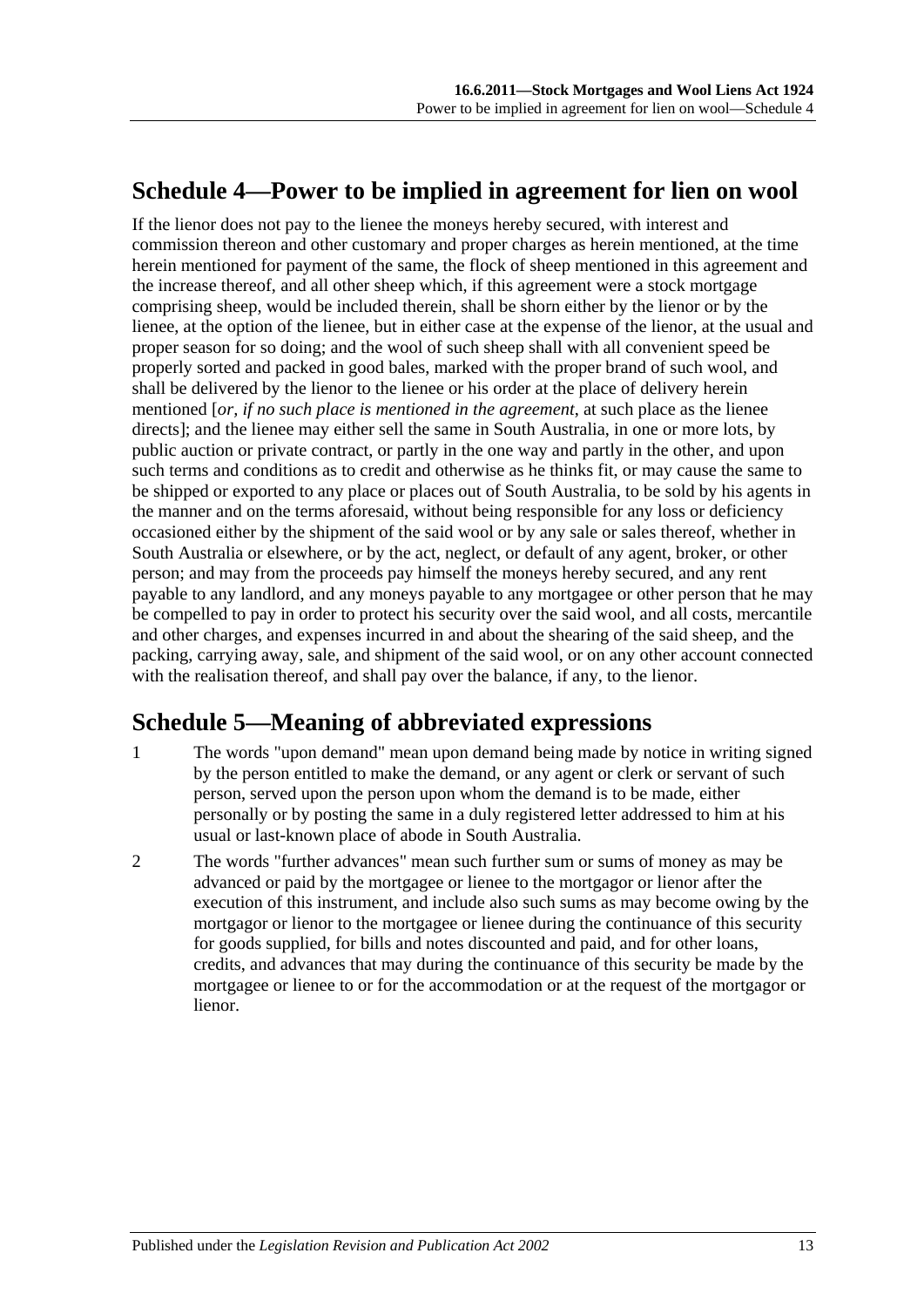- 3 The words "will, upon demand, pay the balance due upon the account-current between them" mean that the mortgagor or lienor will, on demand, pay to the mortgagee or lienee the balance on the account-current of the mortgagor or lienor with the mortgagee or lienee for the time being owing for and on account of the moneys advanced on the execution hereof, or intended to be hereby secured, and for further advances as defined by the *[Stock Mortgages and Wool Liens Act](http://www.legislation.sa.gov.au/index.aspx?action=legref&type=act&legtitle=Stock%20Mortgages%20and%20Wool%20Liens%20Act%201924) 1924*, and for interest, commission, and other lawful charges from the day of such demand being made till the actual payment thereof, at the rate mentioned in this instrument without any deduction; and it is hereby declared and agreed that the said account-current shall be made up with half-yearly rests on the half-yearly days mentioned for that purpose in this instrument, in each year [*or if no such days are mentioned in the instrument, then* on the 31st day of March and the 30th day of September in each year], until the final balance of account is fully paid; and that this instrument shall be a continuing security for all moneys for the time being owing by the mortgagor or lienor, notwithstanding that the current account between them may have at any time theretofore been in credit by payments, settlement of account, or otherwise; and also that upon every such half-yearly day interest shall be considered as converted into principal, and the balance shall be chargeable with interest as aforesaid as upon further advances, and also that in making up such account interest at the rate specified in this instrument shall be calculated on the daily debtor balances; and also that, upon any such demand as aforesaid, all bills of exchange or promissory notes given by the mortgagor or lienor to the mortgagee or lienee and then current may, at the option of the mortgagee or lienee, and shall in case of entry into possession or sale by the mortgagee or lienee, be considered as matured or become due, subject to a rebate of interest upon the amount thereof for the time during which the same have to run, to be calculated at the rate at which interest is payable under this instrument, and that the amount of such bills or promissory notes, subject to such rebate, may be charged to the mortgagor or lienor in such account at the time of making such demand.
- 4 The words "will brand, earmark, and mark" mean that the party liable to brand, earmark, and mark will keep all the stock subject to this security at all times while this instrument remains in force distinctly branded, earmarked, and marked with the brands, earmarks, and marks specified in this instrument, failing which it shall be lawful for, but not imperative on, the other party hereto to enter upon any lands or premises where any stock subject to this security are, and to take possession of the same, and brand, earmark, and mark the same with the brands, earmarks, and marks specified in this instrument, with the right to use all branding, earmarking, marking, and other implements and plant requisite therefor, and all costs, charges, and expenses occasioned to him by so doing, shall be recoverable from the party liable to brand, earmark, and mark as if the same had been advanced by way of loan as a further advance on the security of this instrument.
- 5 The words "stock subject to this security" mean and include not only the stock described or referred to in this instrument or in any inventories or Schedules hereto, but also all stock which are by the provisions of the *[Stock Mortgages and Wool Liens](http://www.legislation.sa.gov.au/index.aspx?action=legref&type=act&legtitle=Stock%20Mortgages%20and%20Wool%20Liens%20Act%201924)  Act [1924](http://www.legislation.sa.gov.au/index.aspx?action=legref&type=act&legtitle=Stock%20Mortgages%20and%20Wool%20Liens%20Act%201924)*, or otherwise deemed to be comprised and included in this instrument.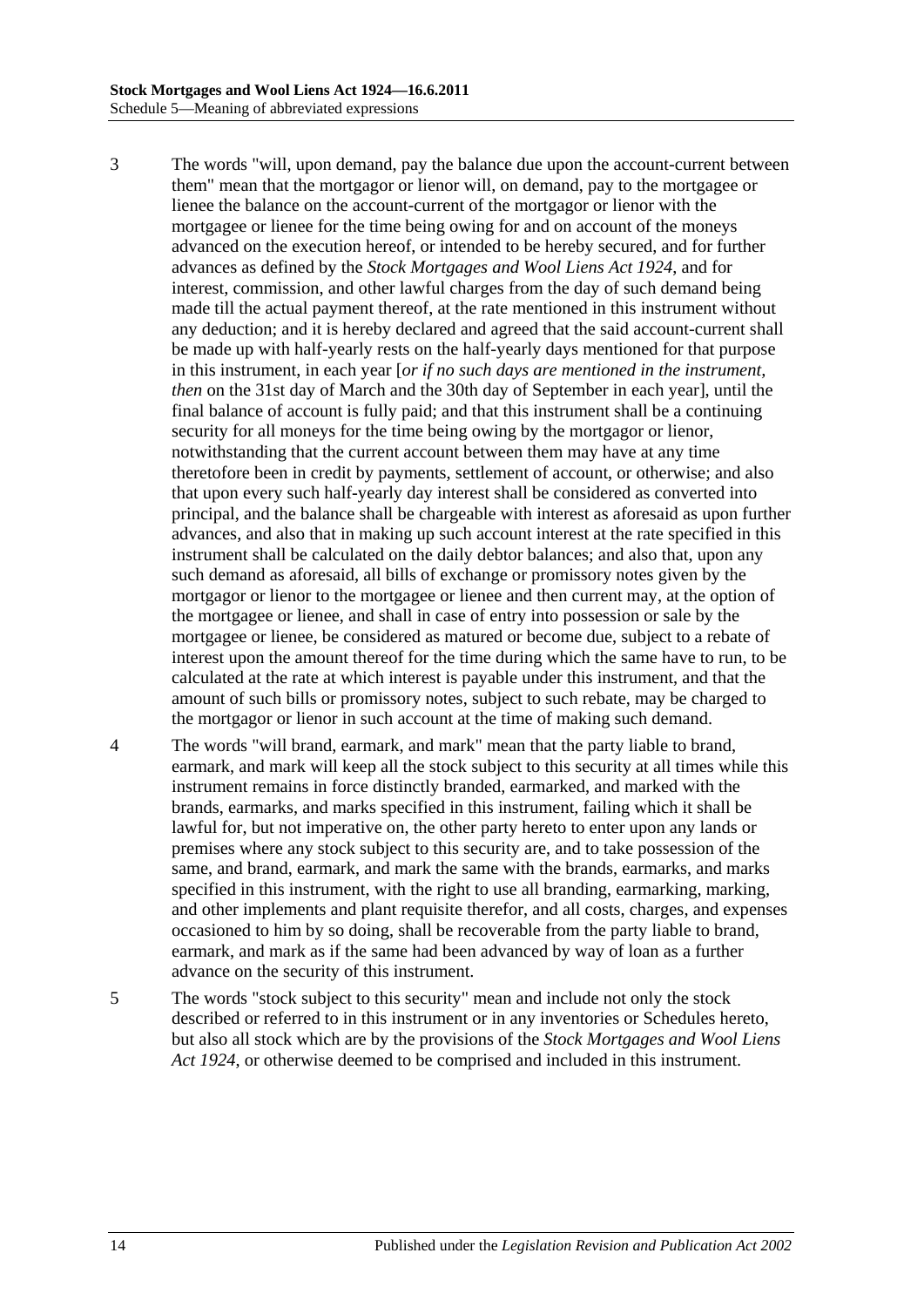## <span id="page-14-0"></span>**Legislative history**

## **Notes**

- Please note—References in the legislation to other legislation or instruments or to titles of bodies or offices are not automatically updated as part of the program for the revision and publication of legislation and therefore may be obsolete.
- Earlier versions of this Act (historical versions) are listed at the end of the legislative history.
- For further information relating to the Act and subordinate legislation made under the Act see the Index of South Australian Statutes or www.legislation.sa.gov.au.

## **Repeal of Act**

The *Stock Mortgages and Wool Liens Act 1924* will be repealed by proclamation.

After the registration commencement time, the Governor may, by proclamation, fix a date for the repeal of this Act: s 32.

## **Legislation repealed by principal Act**

The *Stock Mortgages and Wool Liens Act 1924* repealed the following:

*An Act to give a preferable lien on wool, from season to season, make mortgages of sheep, cattle, and horses valid, without delivery to the mortgagee (No. 4 of 1855)*

## **Legislation amended by principal Act**

The *Stock Mortgages and Wool Liens Act 1924* amended the following:

*Bills of Sale Act 1886*

## **Principal Act and amendments**

New entries appear in bold.

| Year | N <sub>0</sub> | Title                                                                                       | Assent     | Commencement                                          |
|------|----------------|---------------------------------------------------------------------------------------------|------------|-------------------------------------------------------|
| 1924 | 1649           | Stock Mortgages and Wool Liens<br>Act 1924                                                  | 24.12.1924 | $1.1.1925$ : s 3                                      |
| 1935 | 2246           | <b>Statute Law Revision Act 1935</b>                                                        | 19.12.1935 | 19.12.1935                                            |
| 1975 | 32             | Statutes Amendment (Miscellaneous<br>Metric Conversions) Act 1975 as<br>amended by 118/1975 | 3.4.1975   | 15.1.1976 (Gazette 15.1.1976 p174)                    |
| 1975 | -118           | <i>Statute Law Revision Act</i><br>$(No. 2)$ 1975                                           | 4.12.1975  | 4.12.1975                                             |
| 1983 | 115            | Stock Mortgages and Wool Liens Act 22.12.1983<br>Amendment Act 1983                         |            | 10.5.1984 (Gazette 5.4.1984 p841)                     |
| 2003 | 44             | <i>Statute Law Revision Act 2003</i>                                                        | 23.10.2003 | Sch 1-24.11.2003 ( <i>Gazette 13.11.2003</i><br>p4048 |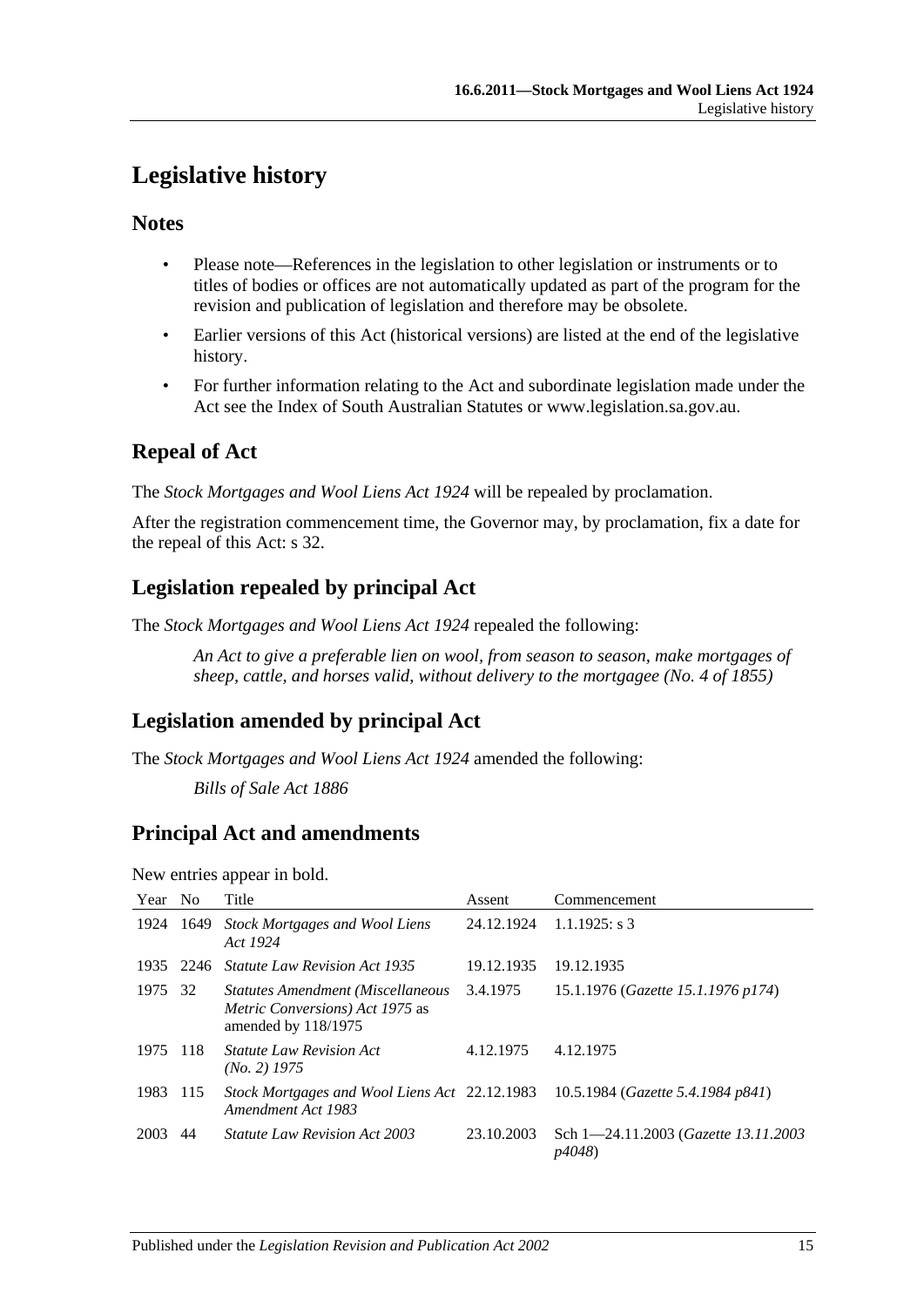| 2008 12 | Statutes Amendment (Real Property) 8.5.2008<br>Act 2008                     |           | Pt 5 (s $72$ )—1.6.2009 ( <i>Gazette</i><br>28.5.2009 p1843)             |
|---------|-----------------------------------------------------------------------------|-----------|--------------------------------------------------------------------------|
| 2011 11 | <b>Statutes Amendment (Personal</b><br><b>Property Securities) Act 2011</b> | 14.4.2011 | Pt 24 (ss $56 - 64$ ) -16.6.2011 ( <i>Gazette</i><br>$16.6.2011$ $p2610$ |

## **Provisions amended since 3 February 1976**

• Legislative history prior to 3 February 1976 appears in marginal notes and footnotes included in the consolidation of this Act contained in Volume 10 of The Public General Acts of South Australia 1837-1975 at page 576.

New entries appear in bold.

| Provision                            | How varied                                                                              | Commencement |
|--------------------------------------|-----------------------------------------------------------------------------------------|--------------|
| Long title                           | amended by 44/2003 s 3(1) (Sch 1)                                                       | 24.11.2003   |
| Pt1                                  | heading inserted by $44/2003$ s 3(1) (Sch 1)                                            | 24.11.2003   |
| s <sub>3</sub>                       | deleted by $44/2003$ s $3(1)$ (Sch 1)                                                   | 24.11.2003   |
| s <sub>4</sub>                       |                                                                                         |              |
| business day                         | inserted by $11/2011$ s $56(1)$                                                         | 16.6.2011    |
| <b>PSS Act</b>                       | inserted by 11/2011 s 56(2)                                                             | 16.6.2011    |
| registration<br>commencement<br>time | inserted by 11/2011 s 56(2)                                                             | 16.6.2011    |
| Pt 2                                 | heading preceding s 5 deleted and Pt 2 heading<br>inserted by 44/2003 s 3(1) (Sch 1)    | 24.11.2003   |
| s <sub>5</sub>                       |                                                                                         |              |
| s 5(1)                               | s 5 amended by 115/1983 s 3                                                             | 10.5.1984    |
|                                      | s 5 amended and redesignated as $s$ 5(1) by<br>11/2011 s $57(1)$ - (3)                  | 16.6.2011    |
| $s\,5(2)$                            | inserted by 11/2011 s 57(3)                                                             | 16.6.2011    |
| s <sub>6</sub>                       |                                                                                         |              |
| s(6(1))                              | s 6 first sentence redesignated as $s$ 6(1) by<br>$44/2003$ s 3(1) (Sch 1)              | 24.11.2003   |
| s(6(2))                              | s 6 second sentence redesignated as $s$ 6(2) by<br>$44/2003$ s 3(1) (Sch 1)             | 24.11.2003   |
| Pt <sub>3</sub>                      | heading preceding s 14 deleted and Pt 3<br>heading inserted by $44/2003$ s 3(1) (Sch 1) | 24.11.2003   |
| s 14                                 |                                                                                         |              |
| s 14(1)                              | amended by 115/1983 s 4                                                                 | 10.5.1984    |
| s 14(3)                              | inserted by 11/2011 s 58                                                                | 16.6.2011    |
| Pt 4                                 | heading preceding s 17 deleted and Pt 4<br>heading inserted by $44/2003$ s 3(1) (Sch 1) | 24.11.2003   |
| s 18A                                | inserted by 12/2008 s 72                                                                | 1.6.2009     |
| s 19                                 |                                                                                         |              |
| s 19(1)                              | amended by 11/2011 s 59(1)                                                              | 16.6.2011    |
| s 19(2)                              | amended by 11/2011 s 59(2)                                                              | 16.6.2011    |
| s20                                  | amended by 11/2011 s 60                                                                 | 16.6.2011    |

Entries that relate to provisions that have been deleted appear in italics.